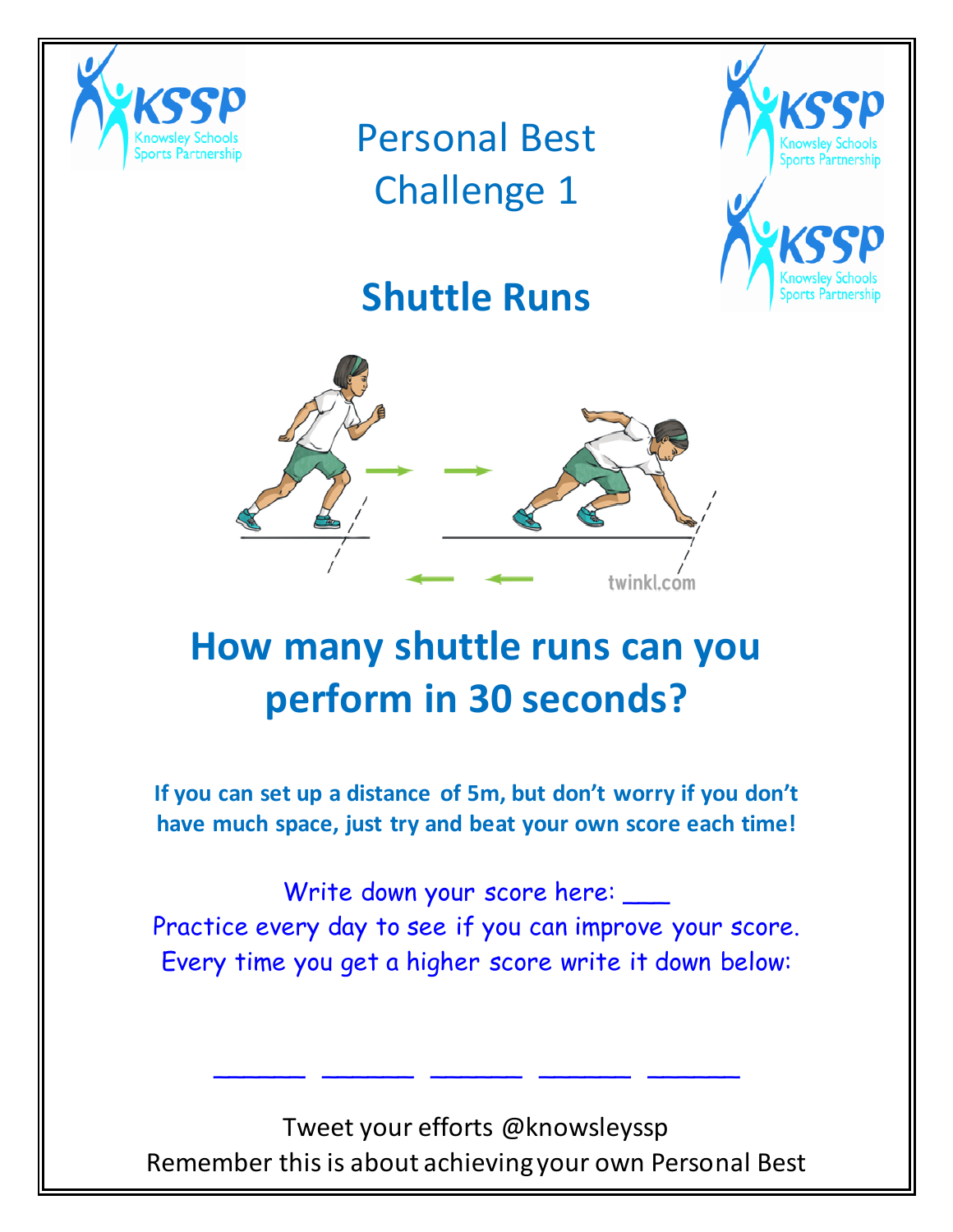



## **Standing Long Jump**



#### **How far can you jump?**

**Start with two feet together and jump as far as you can, try to land with your feet level. Mark your distance with a tape measure if you can, or just put something in line with where you land and try to beat it each time!** Write down your score here: \_\_\_

Practice every day to see if you can improve your score. Every time you get a higher score write it down below:

Tweet your efforts @knowsleyssp Remember this is about achieving your own Personal Best

\_\_\_\_\_\_ \_\_\_\_\_\_ \_\_\_\_\_\_ \_\_\_\_\_\_ \_\_\_\_\_\_\_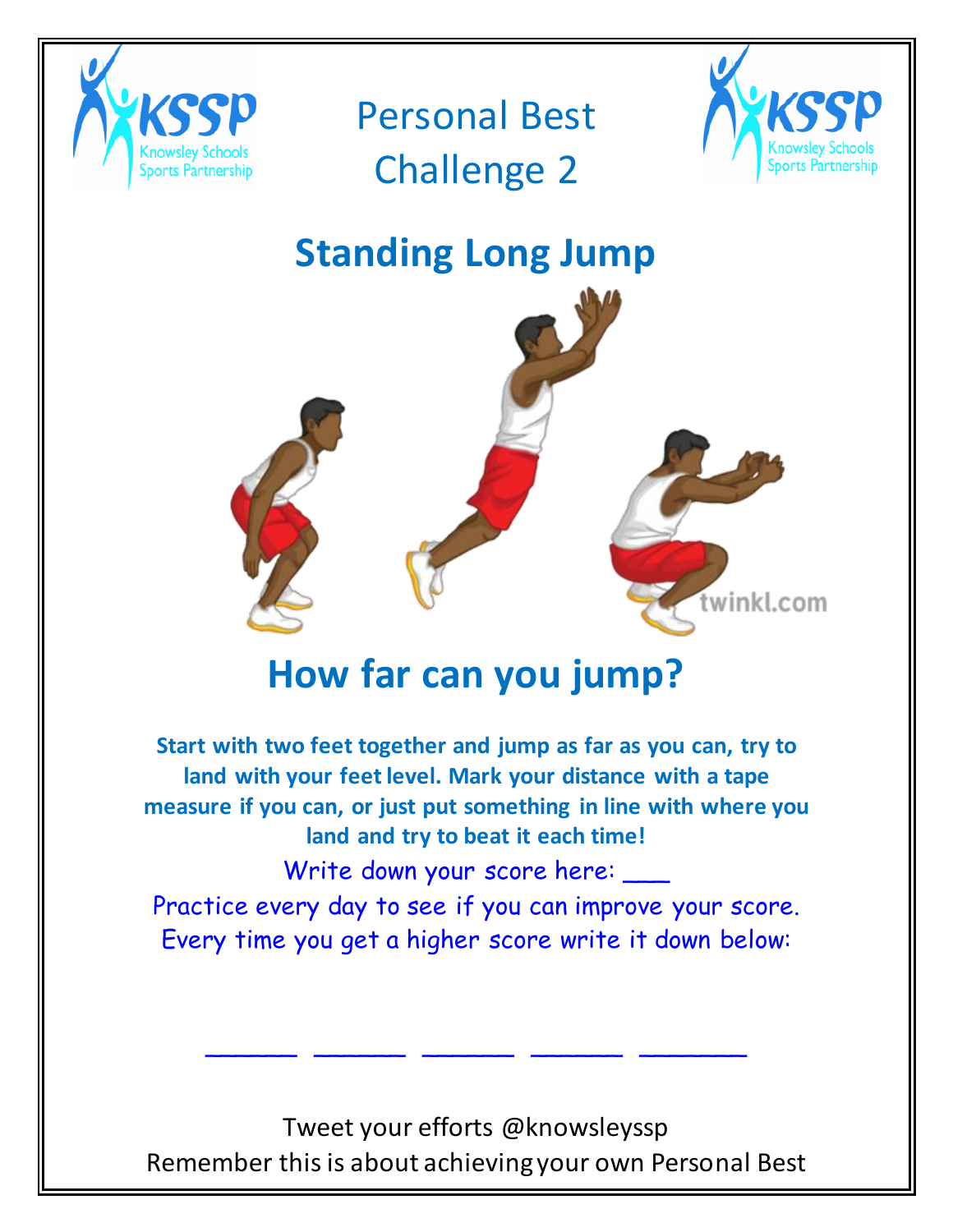



# **Vertical Jump**



#### **How high can you jump each time?**

Jump from two feet and touch as high as you can on a wall. Measure your jump with a tape measure or just make a mark and try to beat it each time!

Write down your score here: \_\_\_ Practice every day to see if you can improve your score. Every time you get a higher score write it down below:

\_\_\_\_\_\_ \_\_\_\_\_\_ \_\_\_\_\_\_ \_\_\_\_\_\_ \_\_\_\_\_\_\_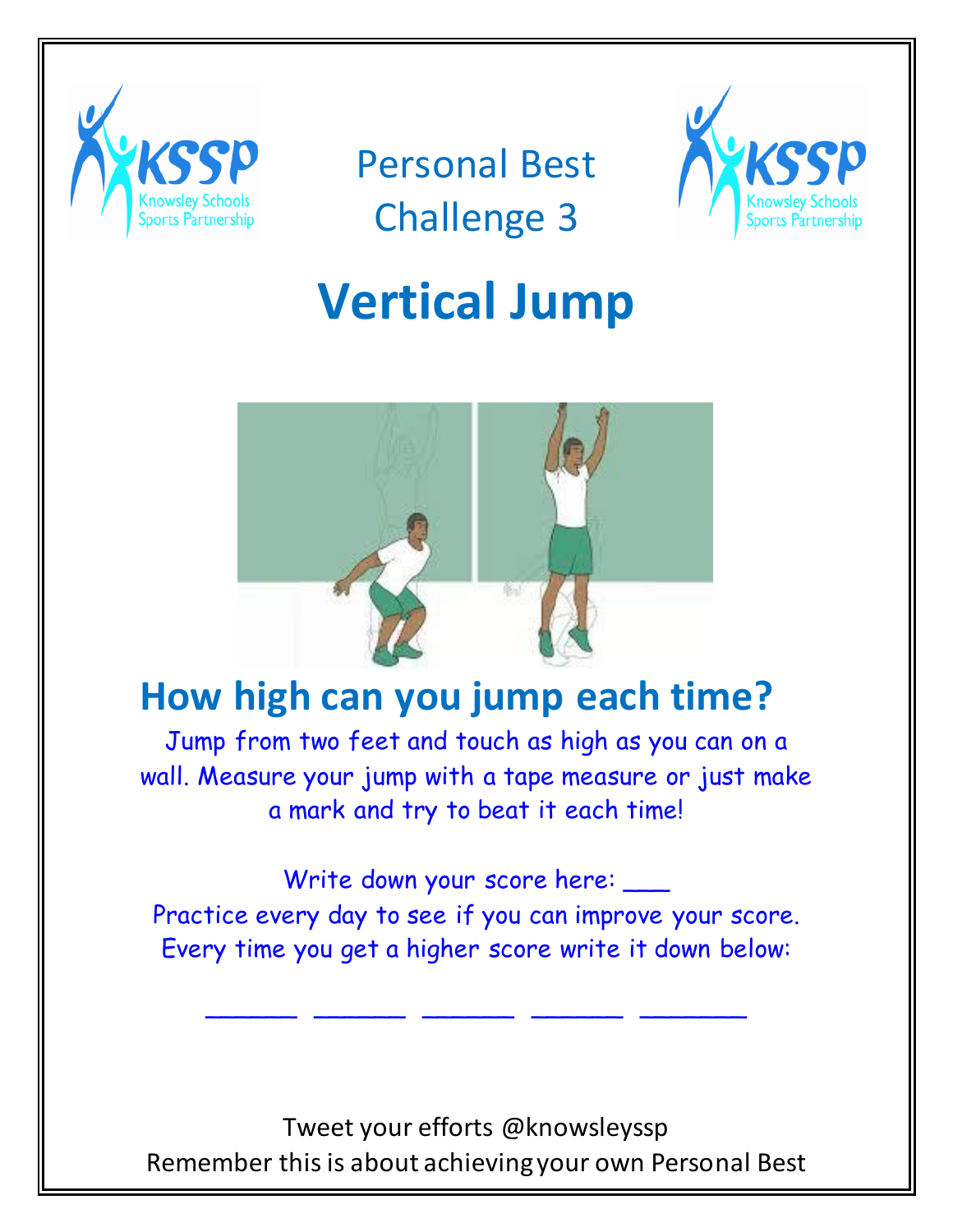



# **Speed Bounce**



# **How many bounces can you perform in 20 seconds?**

Jump with two feet together, use a rolled up towel, a cone or just a line and see how many bounces you can get in 20 seconds! Try to beat your score each time!

Write down your score here: \_\_\_ Practice every day to see if you can improve your score. Every time you get a higher score write it down below:

\_\_\_\_\_\_ \_\_\_\_\_\_ \_\_\_\_\_\_ \_\_\_\_\_\_ \_\_\_\_\_\_\_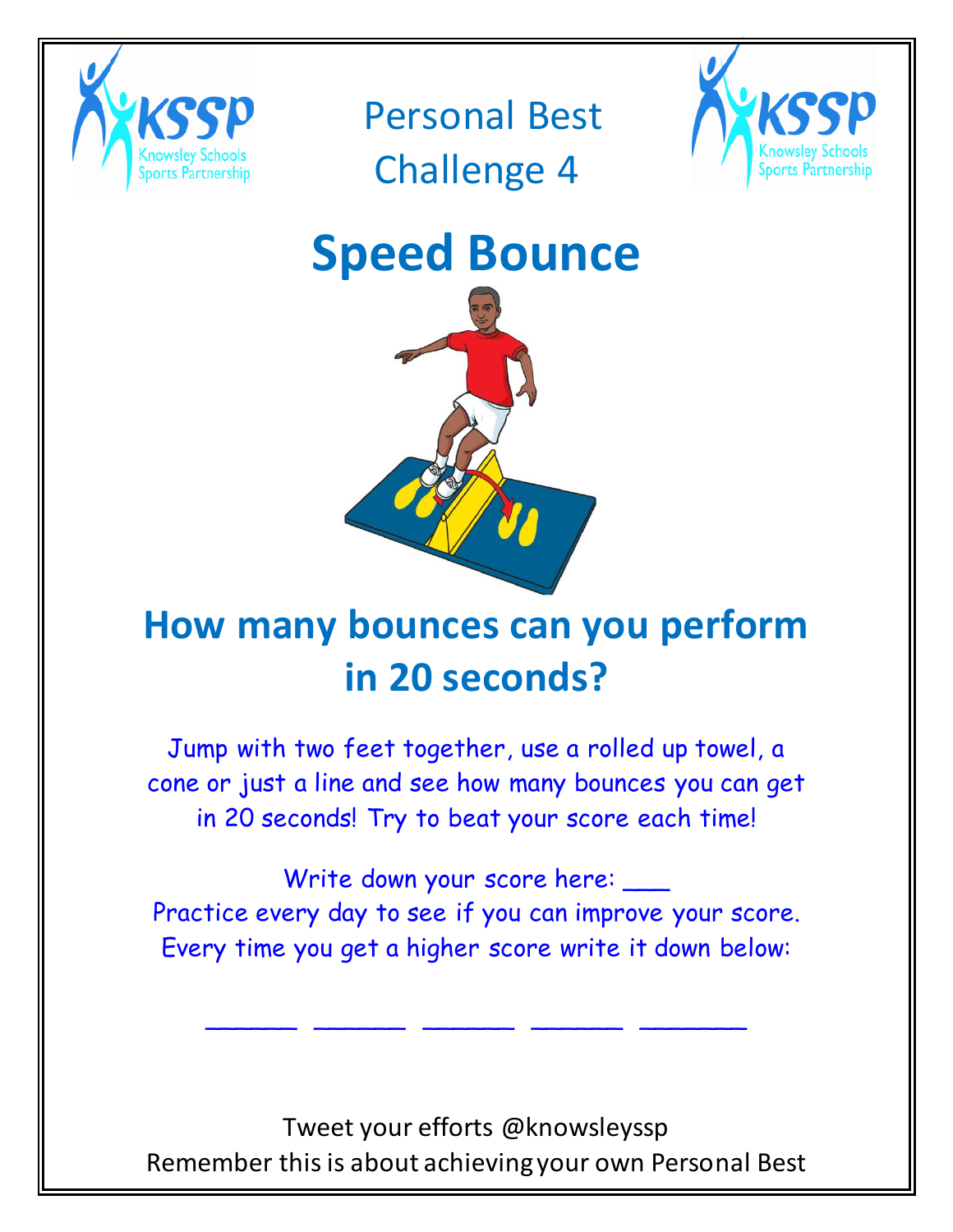

Personal Best

## Challenge 5



# **Target Throw**



#### **How many can you get in the target?**

Use three items and try to throw them into the target, then move further away and try again! You can use balls, rolled up socks, soft toys or anything else, use a washing basket or empty box for the target!

Write down your score here: \_\_\_ Practice every day to see if you can improve your score. Every time you get a higher score write it down below:

\_\_\_\_\_\_ \_\_\_\_\_\_ \_\_\_\_\_\_ \_\_\_\_\_\_ \_\_\_\_\_\_\_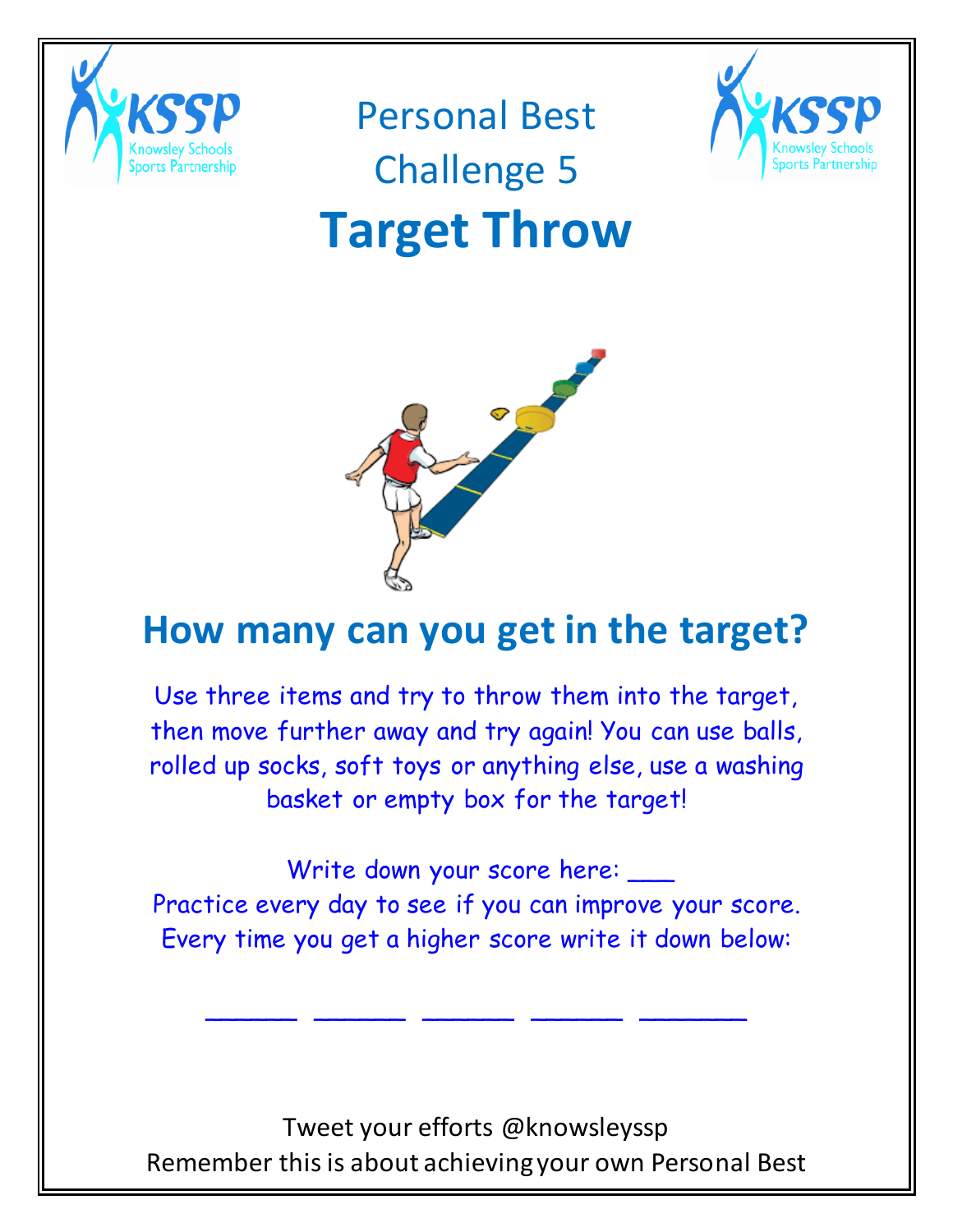



| <b>Challenge</b>        | <b>Score</b> | <b>Score</b> | <b>Score</b> | <b>Score</b> | <b>Score</b> | <b>Score</b> |
|-------------------------|--------------|--------------|--------------|--------------|--------------|--------------|
|                         |              |              |              |              |              |              |
|                         |              |              |              |              |              |              |
|                         |              |              |              |              |              |              |
| $\mathbf{1}$            |              |              |              |              |              |              |
|                         |              |              |              |              |              |              |
|                         |              |              |              |              |              |              |
| $\overline{\mathbf{2}}$ |              |              |              |              |              |              |
|                         |              |              |              |              |              |              |
|                         |              |              |              |              |              |              |
| 3                       |              |              |              |              |              |              |
|                         |              |              |              |              |              |              |
|                         |              |              |              |              |              |              |
| 4                       |              |              |              |              |              |              |
|                         |              |              |              |              |              |              |
|                         |              |              |              |              |              |              |
|                         |              |              |              |              |              |              |
| 5                       |              |              |              |              |              |              |
|                         |              |              |              |              |              |              |
|                         |              |              |              |              |              |              |

#### You may want to challenge other members of your family to find their Personal Best